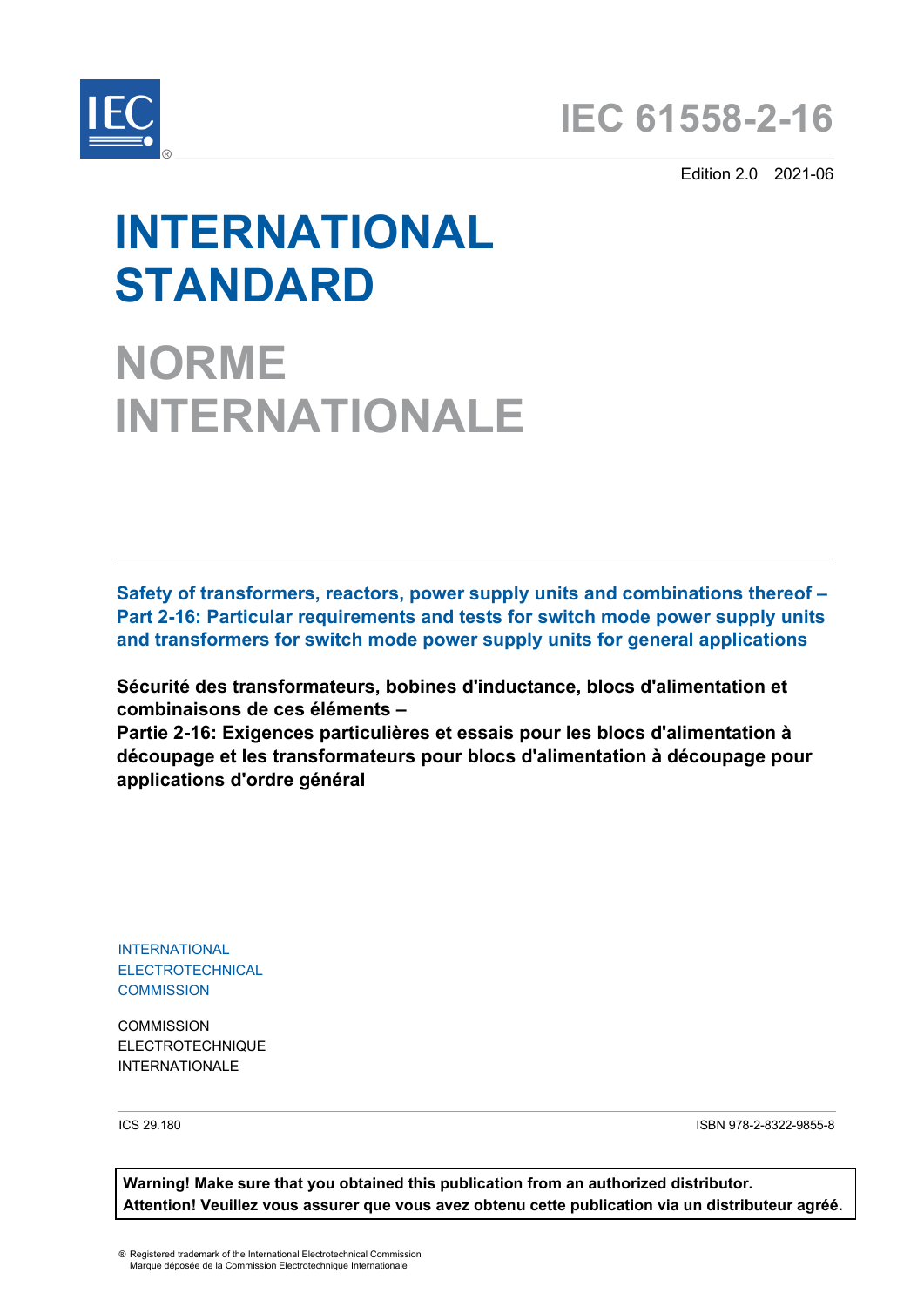# CONTENTS

| 1  |                                                                                                                                                                   |  |
|----|-------------------------------------------------------------------------------------------------------------------------------------------------------------------|--|
| 2  |                                                                                                                                                                   |  |
| 3  |                                                                                                                                                                   |  |
| 4  |                                                                                                                                                                   |  |
| 5  |                                                                                                                                                                   |  |
| 6  |                                                                                                                                                                   |  |
| 7  |                                                                                                                                                                   |  |
| 8  |                                                                                                                                                                   |  |
| 9  |                                                                                                                                                                   |  |
| 10 |                                                                                                                                                                   |  |
| 11 |                                                                                                                                                                   |  |
| 12 |                                                                                                                                                                   |  |
| 13 |                                                                                                                                                                   |  |
| 14 |                                                                                                                                                                   |  |
| 15 |                                                                                                                                                                   |  |
| 16 |                                                                                                                                                                   |  |
| 17 | Protection against harmful ingress of dust, solid objects and moisture17                                                                                          |  |
| 18 |                                                                                                                                                                   |  |
| 19 |                                                                                                                                                                   |  |
| 20 |                                                                                                                                                                   |  |
| 21 |                                                                                                                                                                   |  |
| 22 |                                                                                                                                                                   |  |
| 23 |                                                                                                                                                                   |  |
| 24 |                                                                                                                                                                   |  |
| 25 |                                                                                                                                                                   |  |
| 26 | Creepage distances, clearances and distances through insulation18                                                                                                 |  |
| 27 |                                                                                                                                                                   |  |
| 28 |                                                                                                                                                                   |  |
|    |                                                                                                                                                                   |  |
|    |                                                                                                                                                                   |  |
|    | Annex BB (normative) Particular requirements for associated transformers for use in                                                                               |  |
|    | Annex CC (informative) Example for determination of clearances and creepage<br>distances for associated transformers for use in switch mode power supply units 38 |  |
|    |                                                                                                                                                                   |  |
|    |                                                                                                                                                                   |  |
|    |                                                                                                                                                                   |  |
|    |                                                                                                                                                                   |  |
|    | Figure 103 - Permissible electric field strength for dimensioning of solid insulation in                                                                          |  |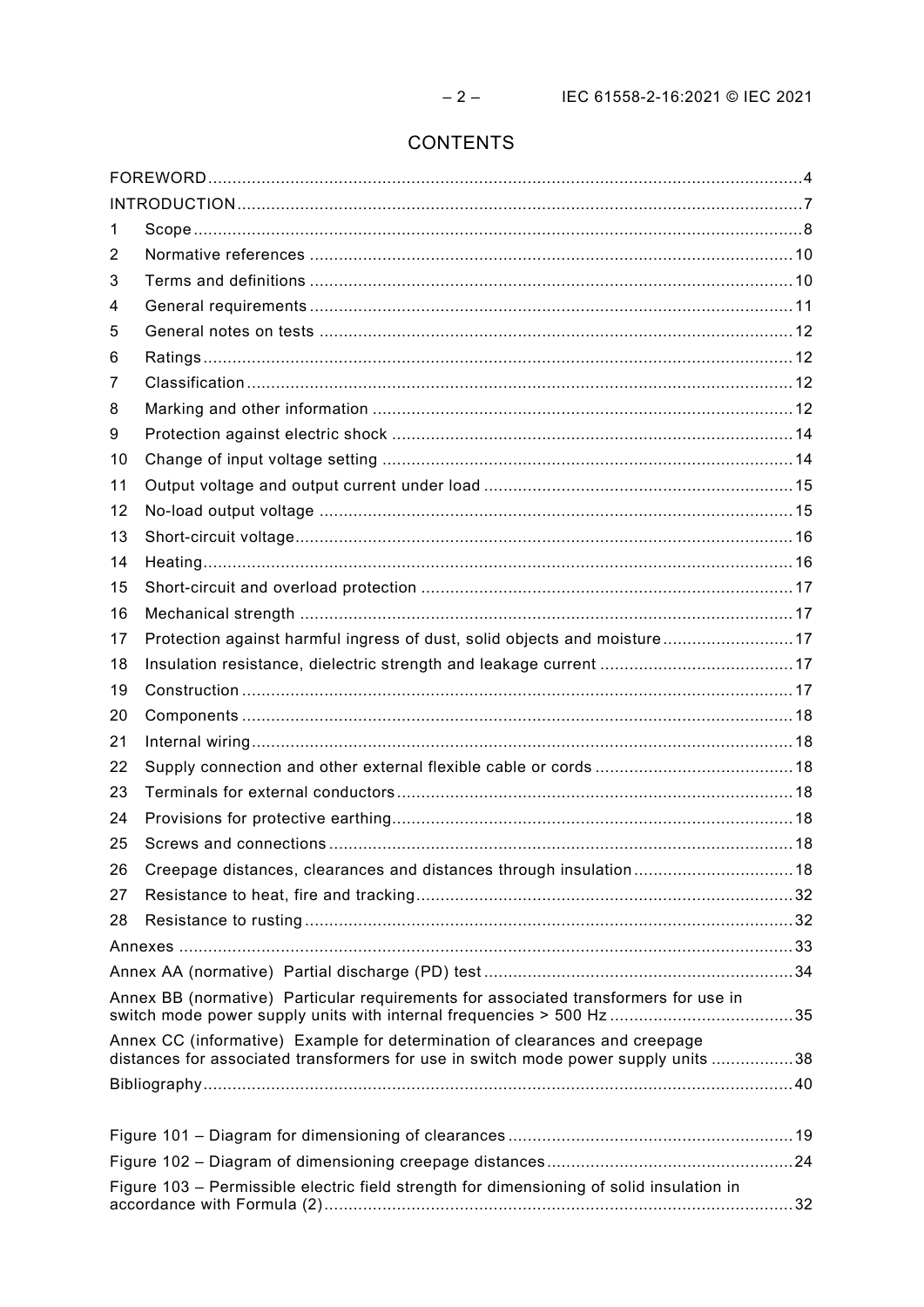| Table 104 - Clearances to withstand transient overvoltages for inhomogeneous field21 |      |
|--------------------------------------------------------------------------------------|------|
| Table 105 – Values of clearances for peak working voltages produced in the SMPS for  | 22   |
| Table 106 – Minimum values of clearances in air for inhomogeneous electric field     |      |
| Table 107 – Basic or supplementary insulation – Minimum values of creepage           | 25   |
| Table 108 – Basic or supplementary insulation – Minimum values of creepage           | 26   |
| Table 109 – Basic or supplementary insulation – Minimum values of creepage           | 27   |
| Table 110 – Double or reinforced insulation – Minimum values of creepage distances   | . 28 |
| Table 111 - Double or reinforced insulation - Minimum values of creepage distances   | 29   |
| Table 112 – Double or reinforced insulation – Minimum values of creepage distances   |      |
|                                                                                      | 38   |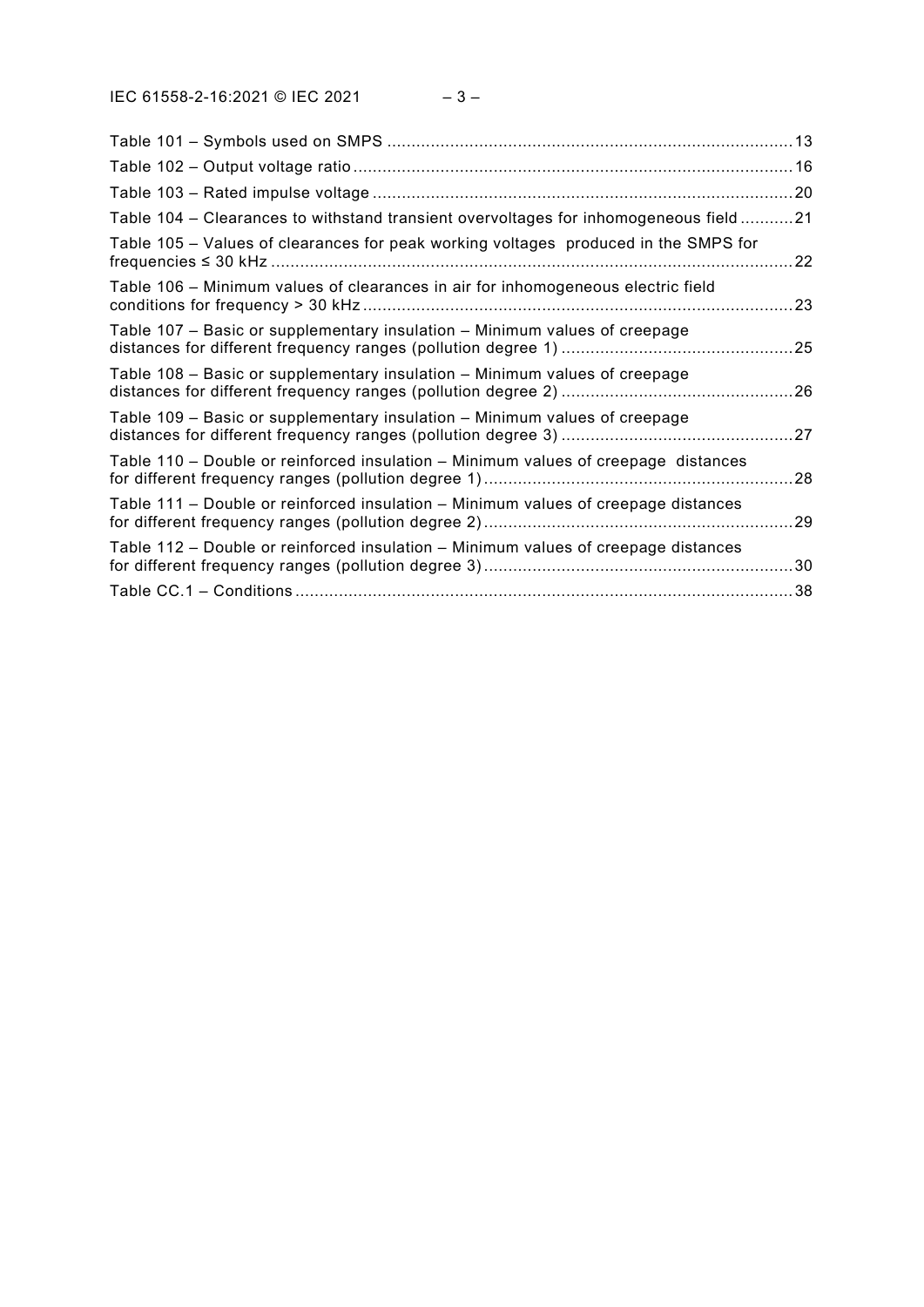#### INTERNATIONAL ELECTROTECHNICAL COMMISSION

\_\_\_\_\_\_\_\_\_\_\_\_

# **SAFETY OF TRANSFORMERS, REACTORS, POWER SUPPLY UNITS AND COMBINATIONS THEREOF –**

# **Part 2-16: Particular requirements and tests for switch mode power supply units and transformers for switch mode power supply units for general applications**

#### FOREWORD

- <span id="page-3-0"></span>1) The International Electrotechnical Commission (IEC) is a worldwide organization for standardization comprising all national electrotechnical committees (IEC National Committees). The object of IEC is to promote international co-operation on all questions concerning standardization in the electrical and electronic fields. To this end and in addition to other activities, IEC publishes International Standards, Technical Specifications, Technical Reports, Publicly Available Specifications (PAS) and Guides (hereafter referred to as "IEC Publication(s)"). Their preparation is entrusted to technical committees; any IEC National Committee interested in the subject dealt with may participate in this preparatory work. International, governmental and non-governmental organizations liaising with the IEC also participate in this preparation. IEC collaborates closely with the International Organization for Standardization (ISO) in accordance with conditions determined by agreement between the two organizations.
- 2) The formal decisions or agreements of IEC on technical matters express, as nearly as possible, an international consensus of opinion on the relevant subjects since each technical committee has representation from all interested IEC National Committees.
- 3) IEC Publications have the form of recommendations for international use and are accepted by IEC National Committees in that sense. While all reasonable efforts are made to ensure that the technical content of IEC Publications is accurate, IEC cannot be held responsible for the way in which they are used or for any misinterpretation by any end user.
- 4) In order to promote international uniformity, IEC National Committees undertake to apply IEC Publications transparently to the maximum extent possible in their national and regional publications. Any divergence between any IEC Publication and the corresponding national or regional publication shall be clearly indicated in the latter.
- 5) IEC itself does not provide any attestation of conformity. Independent certification bodies provide conformity assessment services and, in some areas, access to IEC marks of conformity. IEC is not responsible for any services carried out by independent certification bodies.
- 6) All users should ensure that they have the latest edition of this publication.
- 7) No liability shall attach to IEC or its directors, employees, servants or agents including individual experts and members of its technical committees and IEC National Committees for any personal injury, property damage or other damage of any nature whatsoever, whether direct or indirect, or for costs (including legal fees) and expenses arising out of the publication, use of, or reliance upon, this IEC Publication or any other IEC Publications.
- 8) Attention is drawn to the Normative references cited in this publication. Use of the referenced publications is indispensable for the correct application of this publication.
- 9) Attention is drawn to the possibility that some of the elements of this IEC Publication may be the subject of patent rights. IEC shall not be held responsible for identifying any or all such patent rights.

International standard IEC 61558-2-16 has been prepared by IEC technical committee 96: Transformers, reactors, power supply units and combinations thereof.

This second edition cancels and replaces the first edition published in 2009 and amendment 1:2013. This edition constitutes a technical revision.

This edition includes the following significant technical changes with respect to the previous edition:

- a) adjustment of structure and references in accordance with IEC 61558-1:2017;
- b) definitions of different voltage characteristics;
- c) partial discharge and description of constructions moved to IEC 61558-1:2017;
- d) alternative method for dimensioning of **clearances**;
- e) removal of requirements for homogeneous field conditions.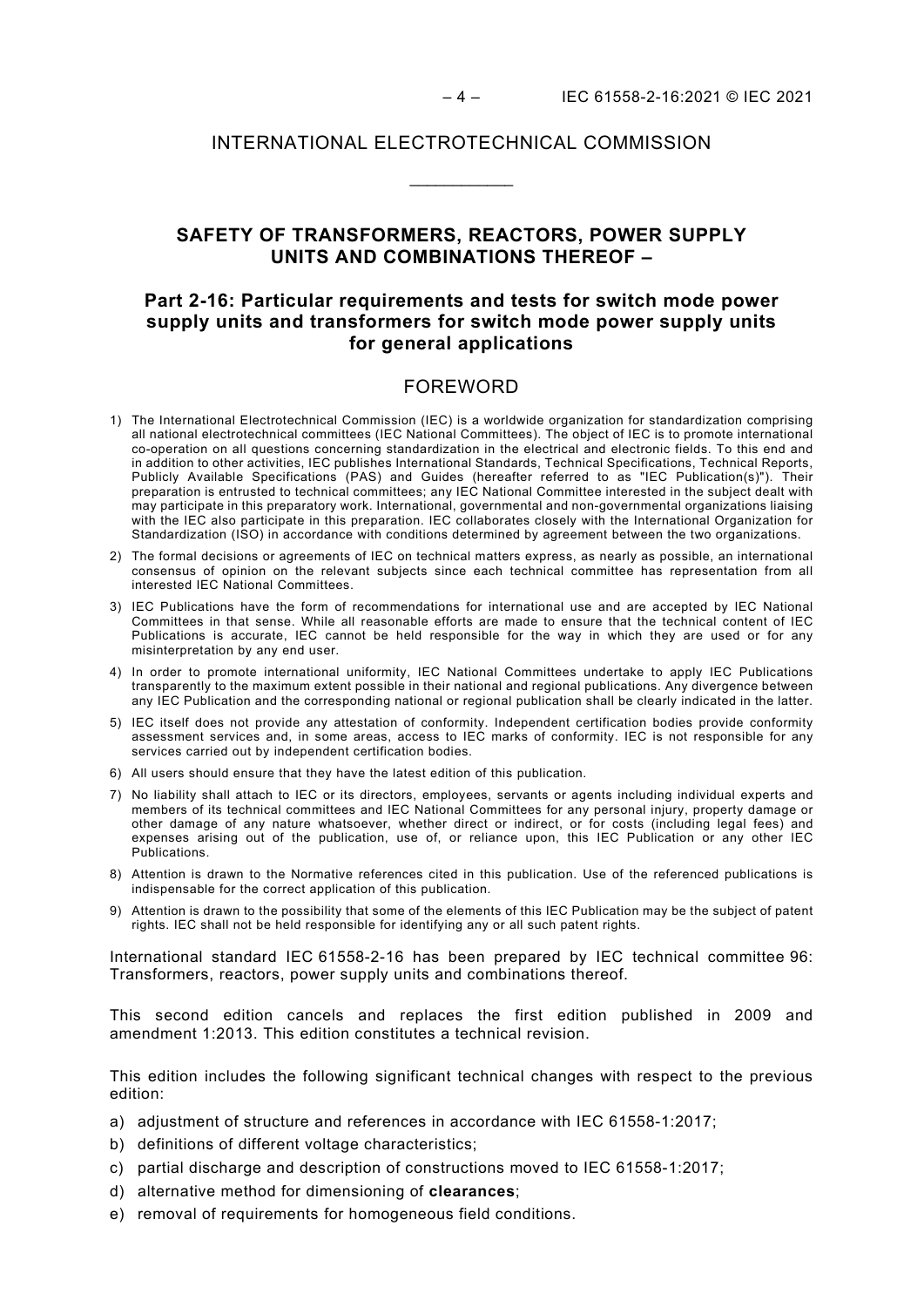The text of this International Standard is based on the following documents:

| <b>FDIS</b> | Report on voting |
|-------------|------------------|
| 96/509/FDIS | 96/513/RVD       |

Full information on the voting for its approval can be found in the report on voting indicated in the above table.

The language used for the development of this International Standard is English.

This document was drafted in accordance with ISO/IEC Directives, Part 2, and developed in accordance with ISO/IEC Directives, Part 1 and ISO/IEC Directives, IEC Supplement, available at www.iec.ch/members experts/refdocs. The main document types developed by IEC are described in greater detail at [www.iec.ch/standardsdev/publications.](http://www.iec.ch/standardsdev/publications)

It has the status of a group safety publication in accordance with IEC Guide 104.

This International Standard is to be used in conjunction with IEC 61558-1:2017.

NOTE When "Part 1" is mentioned in this standard, it refers to IEC 61558-1:2017.

This document supplements or modifies the corresponding clauses in IEC 61558-1:2017, so as to convert that publication into the IEC standard: *Particular requirements and tests for switch mode power supply units and transformers for switch mode power supply units for general applications.* 

A list of all parts in the IEC 61558 series, published under the general title *Safety of transformers, reactors, power supply units and combinations thereof,* can be found on the IEC website.

Future standards in this series will carry the new general title as cited above. Titles of existing standards in this series will be updated at the time of the next edition.

Where this document states "*addition*", "*modification*" or "*replacement*", the relevant text of IEC 61558-1:2017 is to be adapted accordingly.

In this document, the following print types are used:

- requirements proper: in roman type;
- *test specifications: in italic type*;
- explanatory matter: in smaller roman type.

In the text of this document, the words in **bold** are defined in Clause 3.

Subclauses, notes, figures and tables additional to those in IEC 61558-1:2017 are numbered starting from 101; supplementary annexes are entitled AA, BB, etc.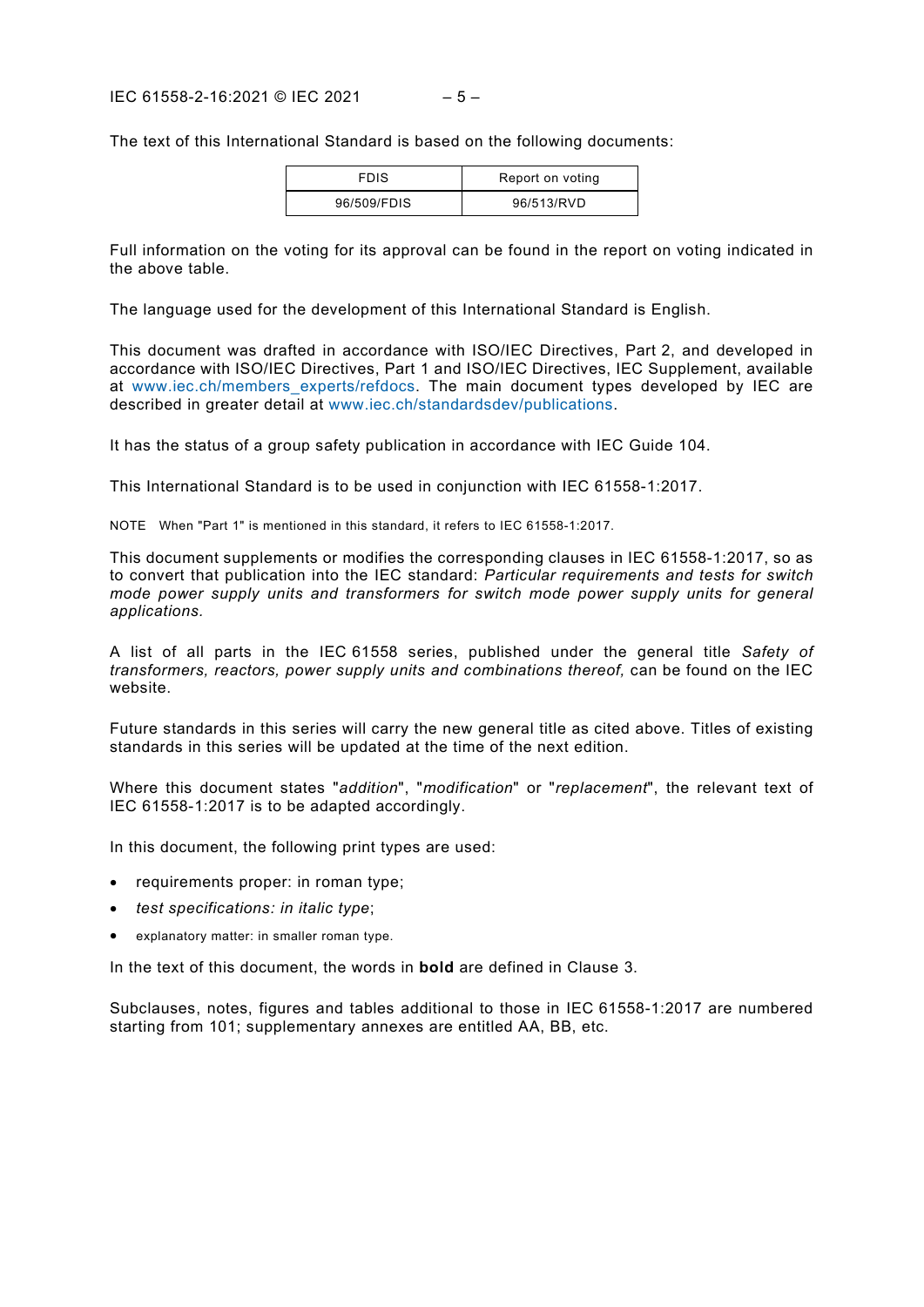The committee has decided that the contents of this document will remain unchanged until the stability date indicated on the IEC website under webstore.iec.ch in the data related to the specific document. At this date, the document will be

- reconfirmed,
- withdrawn,
- replaced by a revised edition, or
- amended.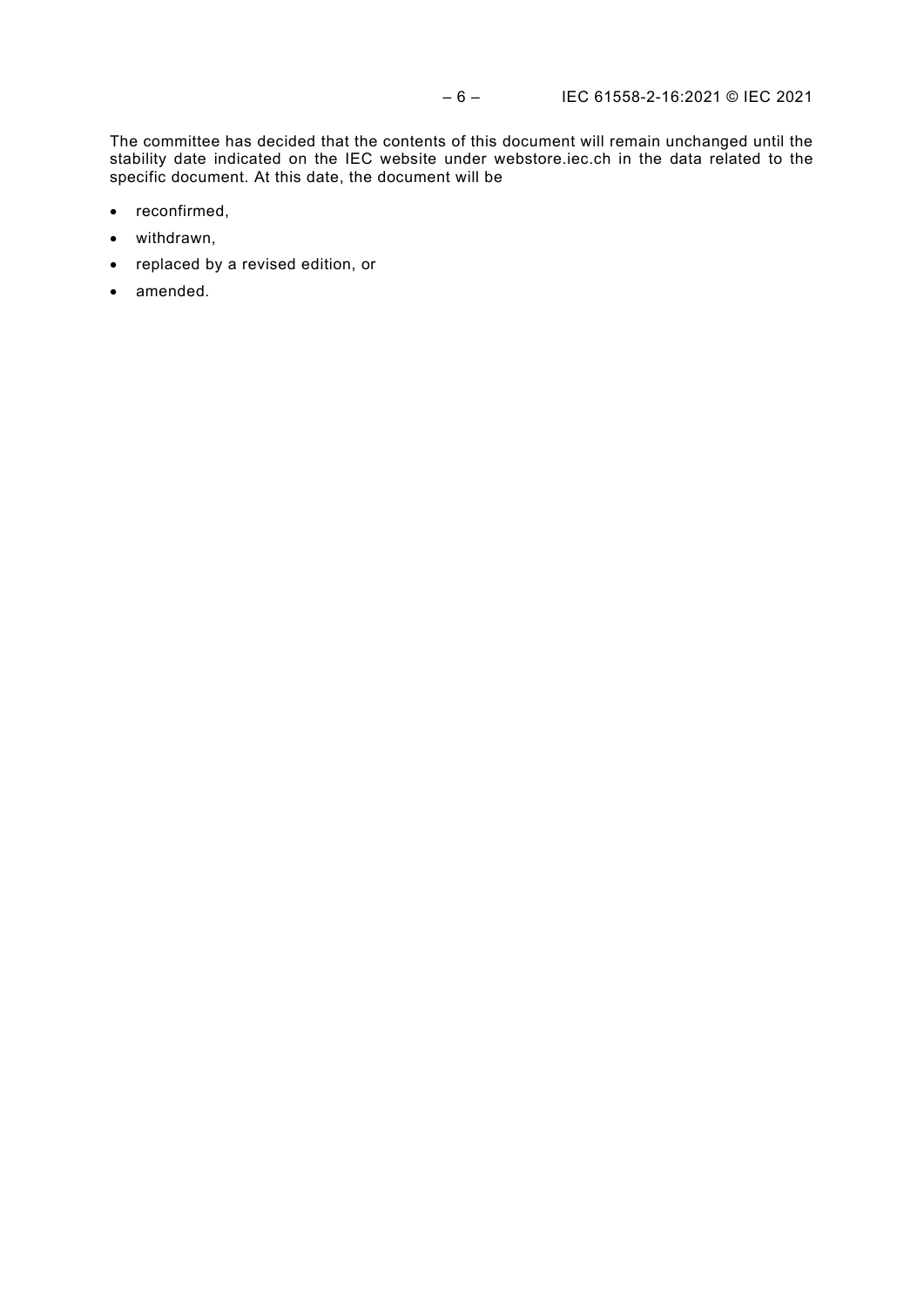#### INTRODUCTION

<span id="page-6-0"></span>IEC TC 96 has a group safety function in accordance with IEC Guide 104 for transformers other than those intended to supply distribution networks, in particular transformers and power supply units intended to allow the application of protective measures against electric shock as defined by TC 64, but in certain cases including the limitation of voltage and horizontal safety function for SELV, in accordance with IEC 60364-4-41.

The group safety function (GSF) is necessary because of responsibility for safety extra-low voltage (SELV) in accordance with IEC 61140:2016, 5.2.6 and IEC 60364-4-41:2017, 414.3.1 or control circuits in accordance with IEC 60204-1:2016, 7.2.4.

The group safety function is needed for each part of IEC 61558-2 because different standards of the IEC 61558 series can be combined in one construction but in certain cases with no limitation of rated output power.

For example, an auto-transformer in accordance with IEC 61558-2-13 can be designed with a separate SELV-circuit in accordance with the particular requirements for IEC 61558-2-6 relating to the general requirements of IEC 61558-1.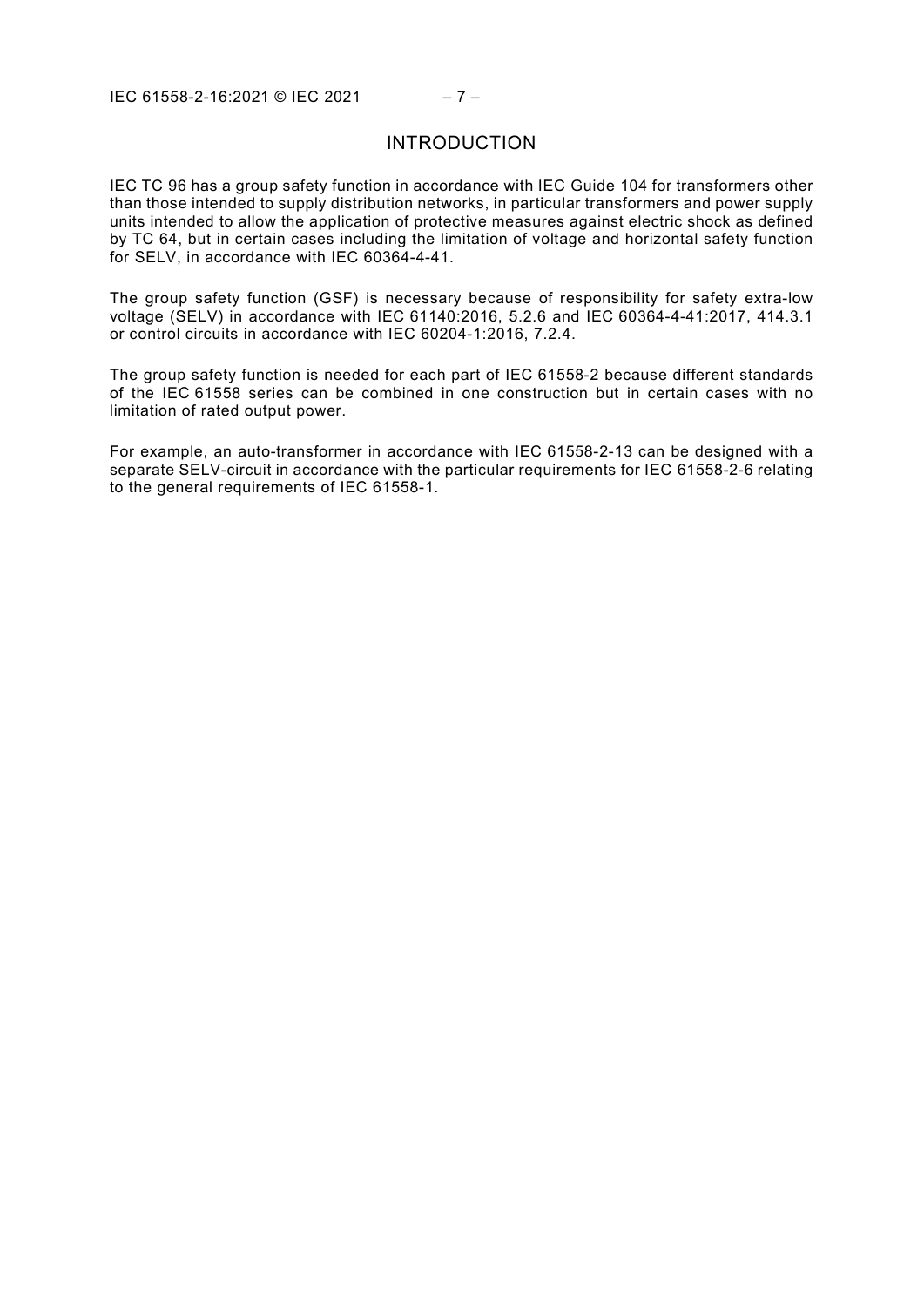# **SAFETY OF TRANSFORMERS, REACTORS, POWER SUPPLY UNITS AND COMBINATIONS THEREOF –**

# **Part 2-16: Particular requirements and tests for switch mode power supply units and transformers for switch mode power supply units for general applications**

### <span id="page-7-0"></span>**1 Scope**

*Replacement*

This part of IEC 61558 deals with the safety of **switch mode power supply units** and **transformers** for **switch mode power supply units**.

NOTE 1 Safety includes electrical, thermal and mechanical aspects.

Unless otherwise specified, from here onward, the term **SMPS** covers **switch mode power supply units** for general applications.

**SMPS** covered by this document are air cooled (natural or forced) **independent**, **associated**, **stationary**, **portable**, single-phase or polyphase with the **rated supply voltage** not exceeding 1 000 V AC, the **rated supply frequency** not exceeding 500 Hz, the **rated internal operating frequency** exceeding 500 Hz, but not exceeding 100 MHz, and the **rated output** not exceeding 1 kVA or 1 kW, incorporating **dry-type transformers** with encapsulated or non-encapsulated windings.

NOTE 2 As the maximum **rated supply voltage** of the internal **transforme**r is 1 000 V AC, the maximum **rated supply voltage** of the **switch mode power supply unit** can be lower due to the type of rectification.

NOTE 3 For higher frequencies, additional requirements can be necessary. However, this document can be used for guidance.

This document is applicable to **SMPS**, converters and inverters without limitation of the **rated output** subject to an agreement between the purchaser and the manufacturer.

NOTE 4 In the context of this document, converters and inverters are considered to be **SMPS**.

This document applies to:

- a) **SMPS** incorporating **safety isolating transformers** providing **SELV, PELV,** AC or DC **output voltage(s)** or a combination thereof in accordance with IEC 61140 and IEC 60364- 4-41 for use with household and other consumer products,
- b) **SMPS** with a maximum **output voltage** not exceeding 1 000 V AC or 1 415 V ripple-free DC for use with household and other consumer products, except for products covered in a),
- c) This document can be used for **transformers** for use in **SMPS** (see Annex BB).

This document does not apply to:

- motor-generator sets;
- uninterruptible power supplies (UPS) in accordance with the IEC 62040 series;
- **SMPS** covered by IEC 61204-7 (i.e. low-voltage power supply devices DC output, performance characteristics) and DC power and distribution equipment and **SMPS** for use in applications covered by IEC 61010-1 and IEC 60601-1;
- lamp control gear covered by the IEC 61347 series;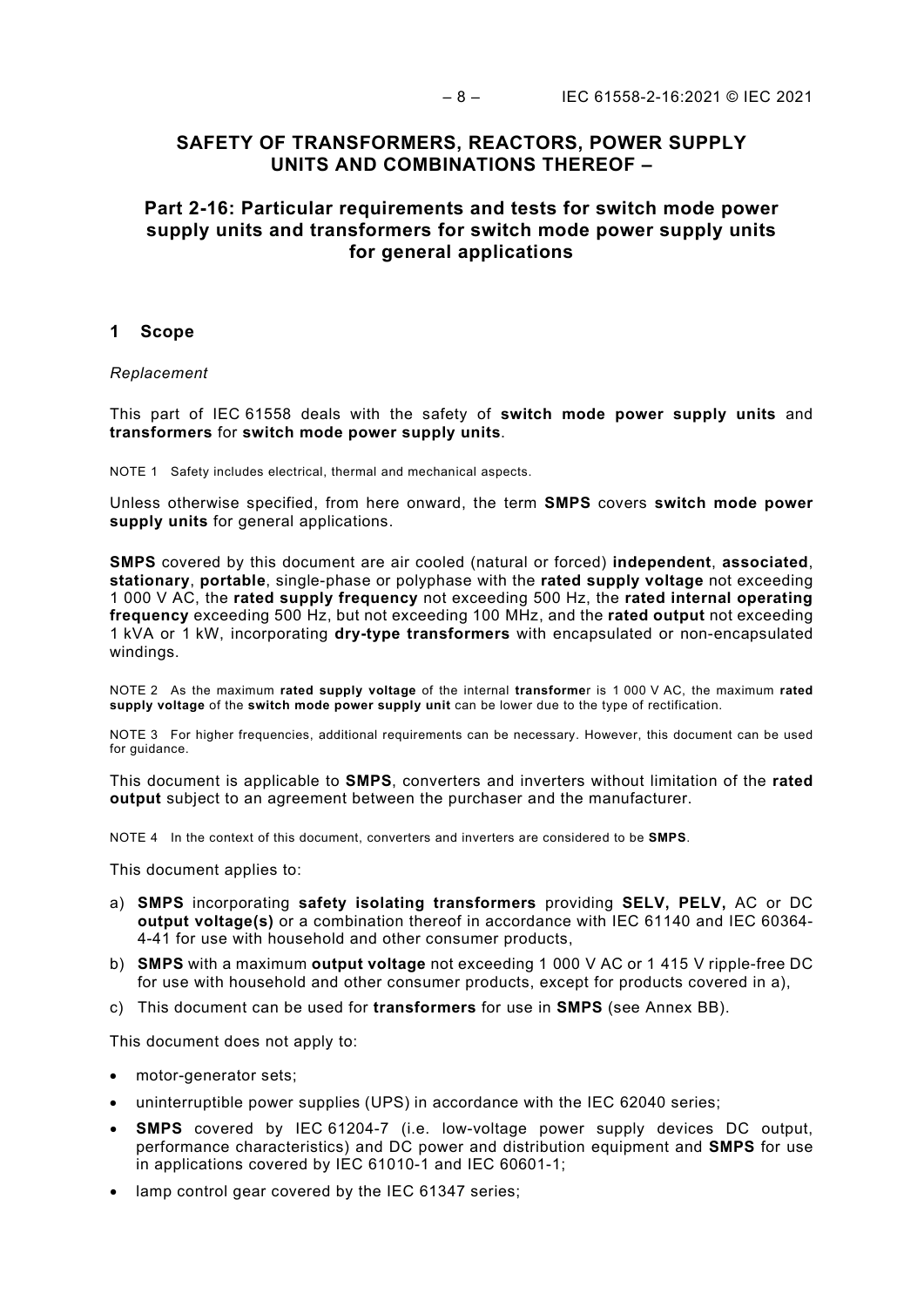- external circuits and their components intended to be connected to the input terminals and output terminals of the **SMPS**;
- equipment in accordance with IEC 60065, IEC 60950-1 and IEC 62368-1.

This document can also be used for guidance for products not covered by the scope of this document, the scope of IEC 61204-7 or the scope of the IEC 61347 series.

This document covers the safety requirements for:

- **SMPS** incorporating **separating transformers** for general use corresponding to IEC 61558-2-1;
- **SMPS** incorporating **isolating transformers** for general use corresponding to IEC 61558-2-4;
- **SMPS** incorporating **safety isolating transformers** for general use corresponding to IEC 61558-2-6;
- **SMPS** incorporating **auto-transformers** for general use corresponding to IEC 61558-2-13.

For **SMPS** for specific applications corresponding to the other documents of the IEC 61558-2 series, the necessary requirements of the relevant documents of the IEC 61558-2 series are applicable. In addition, the requirements listed in this document apply. Where two requirements are in conflict, the more severe takes precedence.

The **no-load output voltage** or the **rated output voltage** of **SMPS** does not exceed:

- 1 000 V AC or 1 415 V ripple-free DC when **SMPS** incorporating **separating transformers** or **auto-transformers** are used;
- 500 V AC or 708 V ripple-free DC when **SMPS** incorporating **isolating transformers** are used;
- 50 V AC or 120 V ripple-free DC when **SMPS** incorporating **safety isolating transformers** is used.

The **no-load output voltage** or the **rated output voltage** of **independent SMPS** is not less than:

• 50 V AC or 120 V ripple-free DC when **separating transformers**, **isolating transformers** or **auto-transformers** are used.

Attention is drawn to the following:

- additional requirements for **SMPS** intended to be used in vehicles, on board ships and aircraft (from other applicable standards, national rules, etc.);
- measures to protect the **enclosure** and the components inside the enclosure against external influences such as fungus, vermin, termites, solar-radiation and icing;
- the different conditions for transportation, storage and operation of the **SMPS**;
- additional requirements in accordance with other appropriate standards and national rules can be applicable to **SMPS** intended for use in special environments.

Future technological development of **SMPS** can necessitate a need to increase the upper limit of the frequencies. Until then, this document can be used as a guidance document.

This group safety publication focusing on safety guidance is primarily intended to be used as a product safety standard for the products mentioned in the scope, but is also intended to be used by TCs in the preparation of publications for products similar to those mentioned in the scope of this group safety publication, in accordance with the principles laid down in IEC Guide 104 and lSO/lEC Guide 51.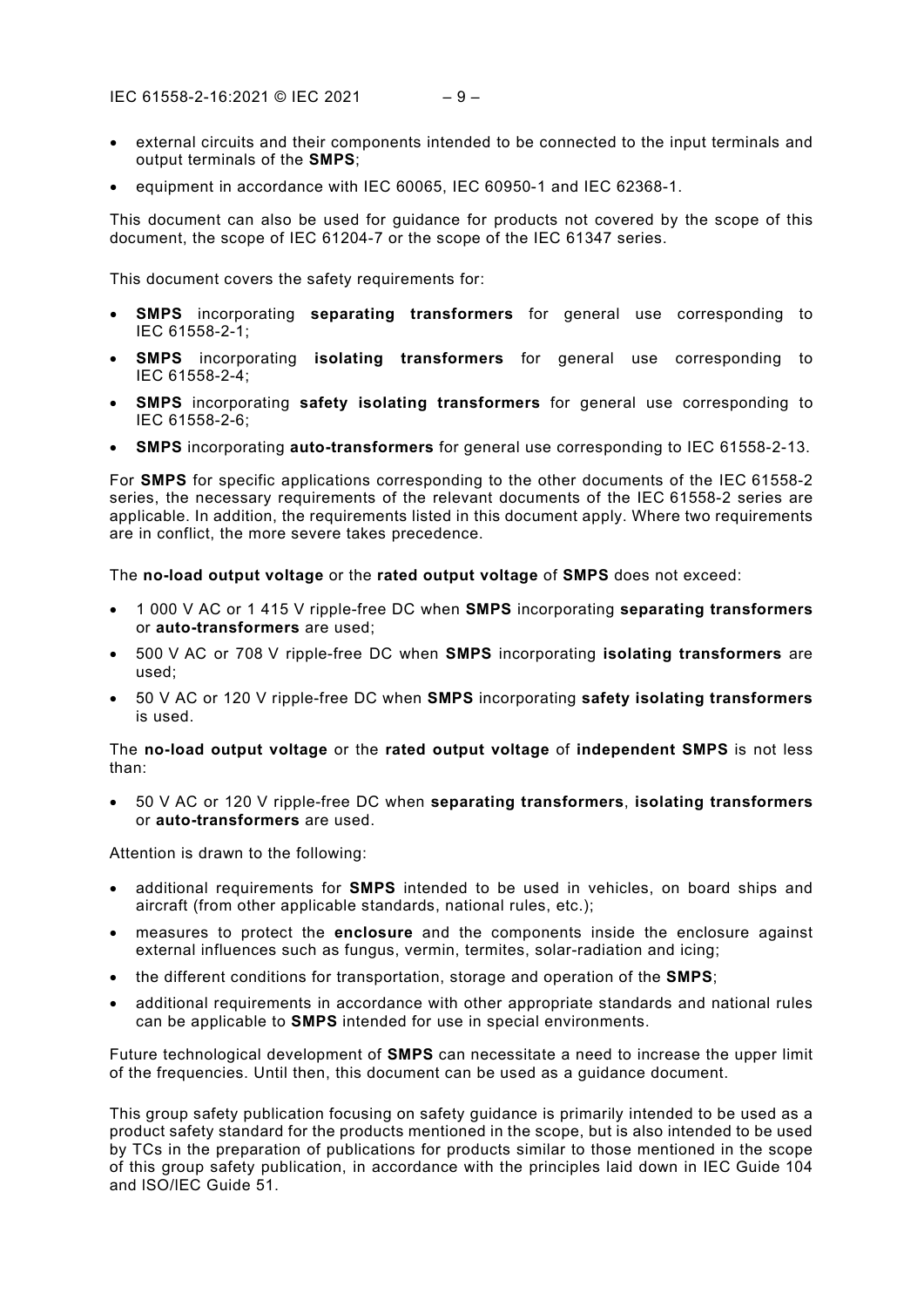One of the responsibilities of a TC is, wherever applicable, to make use of BSPs and/or GSPs in the preparation of its publications.

### <span id="page-9-0"></span>**2 Normative references**

This clause of Part 1 is applicable except as follows:

*Addition:* 

IEC 60664-4:2005, *Insulation coordination for equipment within low-voltage systems – Part 4: Consideration of high-frequency voltage stress*

IEC 61558-1:2017, *Safety of transformers, reactors, power supply units and combinations thereof – Part 1: General requirements and tests*

IEC 61558-2-1, *Safety of power transformers, power supplies, reactors and combinations thereof – Part 2-1: Particular requirements and tests for separating transformers and power supplies incorporating separating transformers for general applications* 

IEC 61558-2-4, *Safety of transformers, reactors, power supply units and combinations thereof – Part 2-4: Particular requirements and tests for isolating transformers and power supply units incorporating isolating transformers for general applications*

IEC 61558-2-6, *Safety of transformers, reactors, power supply units and combinations thereof – Part 2-6: Particular requirements and tests for safety isolating transformers and power supply units incorporating safety isolating transformers for general applications*

<span id="page-9-1"></span>IEC 61558-2-13, *Safety of transformers, reactors, power supply units and combinations thereof – Part 2-13: Particular requirements and tests for auto transformers and power supply units incorporating auto transformers*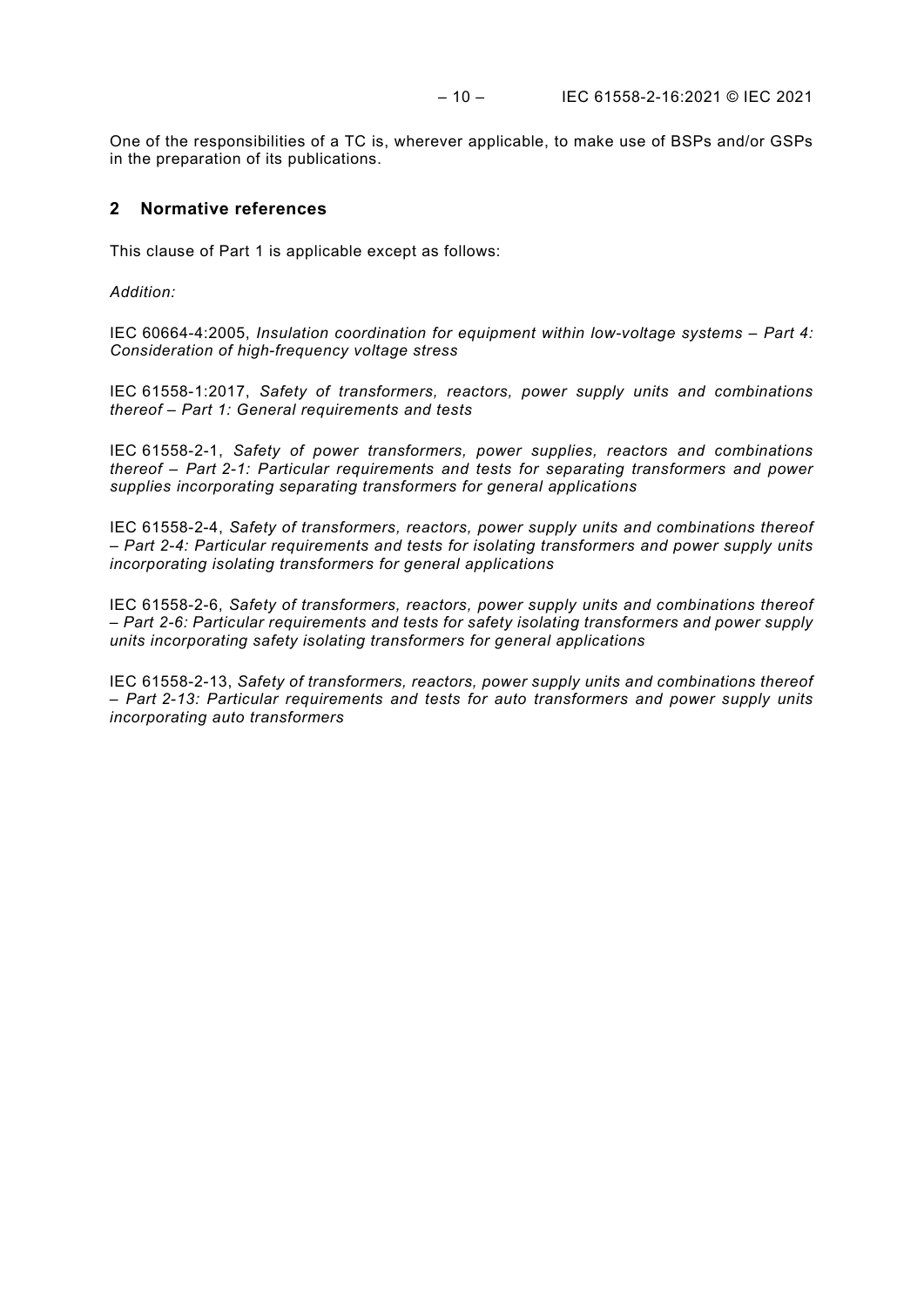# SOMMAIRE

| 1  |                                                                                                                                                                            |  |
|----|----------------------------------------------------------------------------------------------------------------------------------------------------------------------------|--|
| 2  |                                                                                                                                                                            |  |
| 3  |                                                                                                                                                                            |  |
| 4  |                                                                                                                                                                            |  |
| 5  |                                                                                                                                                                            |  |
| 6  |                                                                                                                                                                            |  |
| 7  |                                                                                                                                                                            |  |
| 8  |                                                                                                                                                                            |  |
| 9  |                                                                                                                                                                            |  |
| 10 |                                                                                                                                                                            |  |
| 11 |                                                                                                                                                                            |  |
| 12 |                                                                                                                                                                            |  |
| 13 |                                                                                                                                                                            |  |
| 14 |                                                                                                                                                                            |  |
| 15 |                                                                                                                                                                            |  |
| 16 |                                                                                                                                                                            |  |
| 17 | Protection contre les effets nuisibles dus à la pénétration de poussière, d'objets                                                                                         |  |
| 18 | Résistance d'isolement, rigidité diélectrique et courant de fuite 57                                                                                                       |  |
| 19 |                                                                                                                                                                            |  |
| 20 |                                                                                                                                                                            |  |
| 21 |                                                                                                                                                                            |  |
| 22 |                                                                                                                                                                            |  |
| 23 |                                                                                                                                                                            |  |
| 24 |                                                                                                                                                                            |  |
| 25 |                                                                                                                                                                            |  |
| 26 | Lignes de fuite, distances d'isolement et distances à travers l'isolation59                                                                                                |  |
| 27 | Résistance à la chaleur, au feu et aux courants de cheminement 72                                                                                                          |  |
| 28 |                                                                                                                                                                            |  |
|    |                                                                                                                                                                            |  |
|    |                                                                                                                                                                            |  |
|    | Annexe BB (normative) Exigences particulières pour les transformateurs associés<br>destinés aux blocs d'alimentation à découpage avec des fréquences internes > 500 Hz 75  |  |
|    | Annexe CC (informative) Exemple de détermination des distances d'isolement et des<br>lignes de fuite pour les transformateurs associés destinés aux blocs d'alimentation à |  |
|    |                                                                                                                                                                            |  |
|    |                                                                                                                                                                            |  |
|    | Figure 101 – Schéma pour le dimensionnement des distances d'isolement60                                                                                                    |  |
|    |                                                                                                                                                                            |  |
|    |                                                                                                                                                                            |  |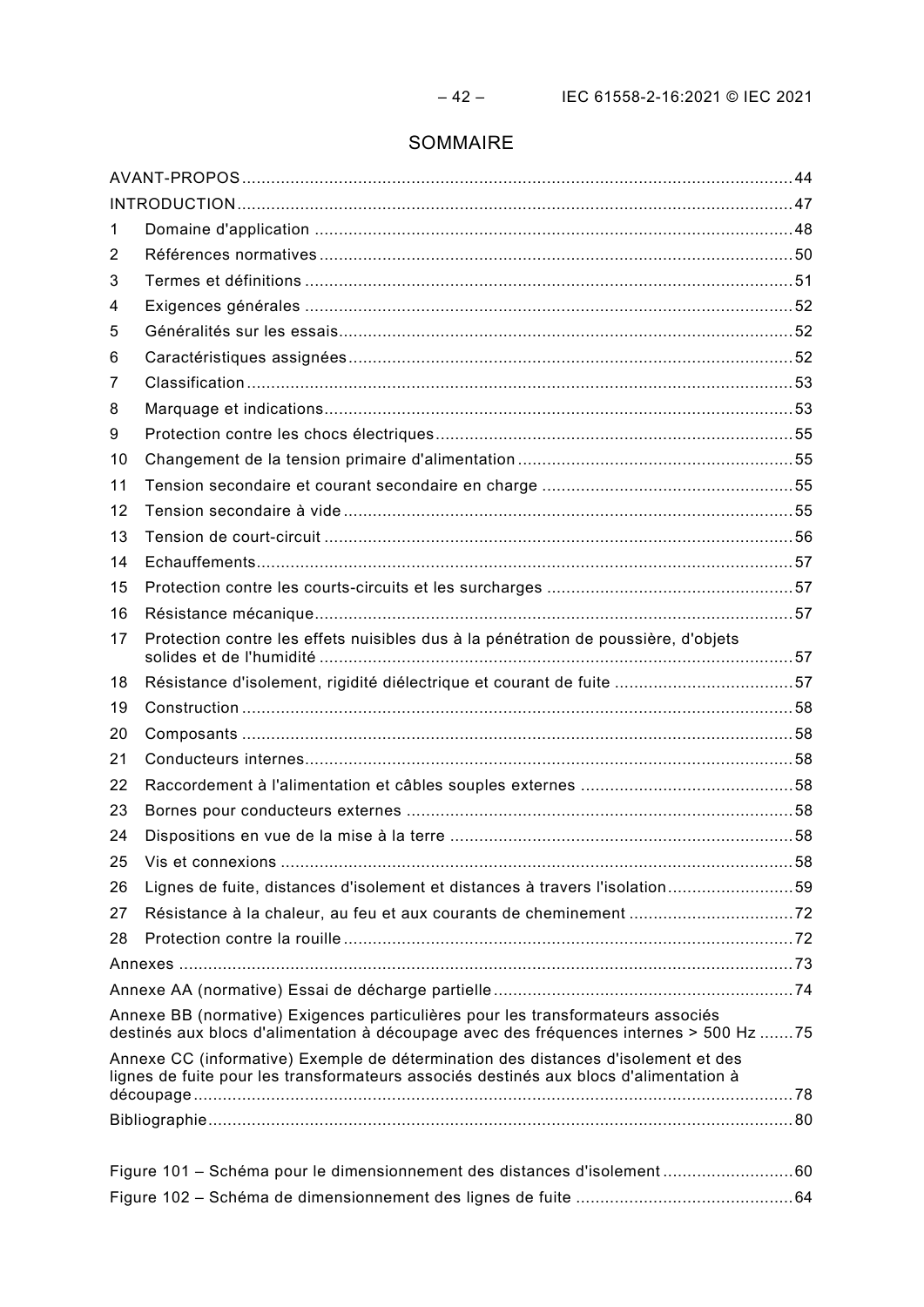| Figure 103 – Intensité de champ électrique admissible pour le dimensionnement de       |     |
|----------------------------------------------------------------------------------------|-----|
|                                                                                        |     |
|                                                                                        |     |
|                                                                                        |     |
| Tableau 104 - Distances d'isolement pour supporter les surtensions transitoires en cas |     |
| Tableau 105 - Valeurs des distances d'isolement pour des tensions de service crêtes    |     |
| Tableau 106 - Valeurs minimales des distances d'isolement dans l'air en conditions de  |     |
| Tableau 107 - Isolation principale ou supplémentaire - Valeurs minimales des lignes    |     |
| Tableau 108 – Isolation principale ou supplémentaire – Valeurs minimales des lignes    |     |
| Tableau 109 – Isolation principale ou supplémentaire – Valeurs minimales des lignes    | .67 |
| Tableau 110 - Isolation double ou renforcée - Valeurs minimales des lignes de fuite    | .68 |
| Tableau 111 – Isolation double ou renforcée – Valeurs minimales des lignes de fuite    |     |
| Tableau 112 - Isolation double ou renforcée - Valeurs minimales des lignes de fuite    |     |
|                                                                                        |     |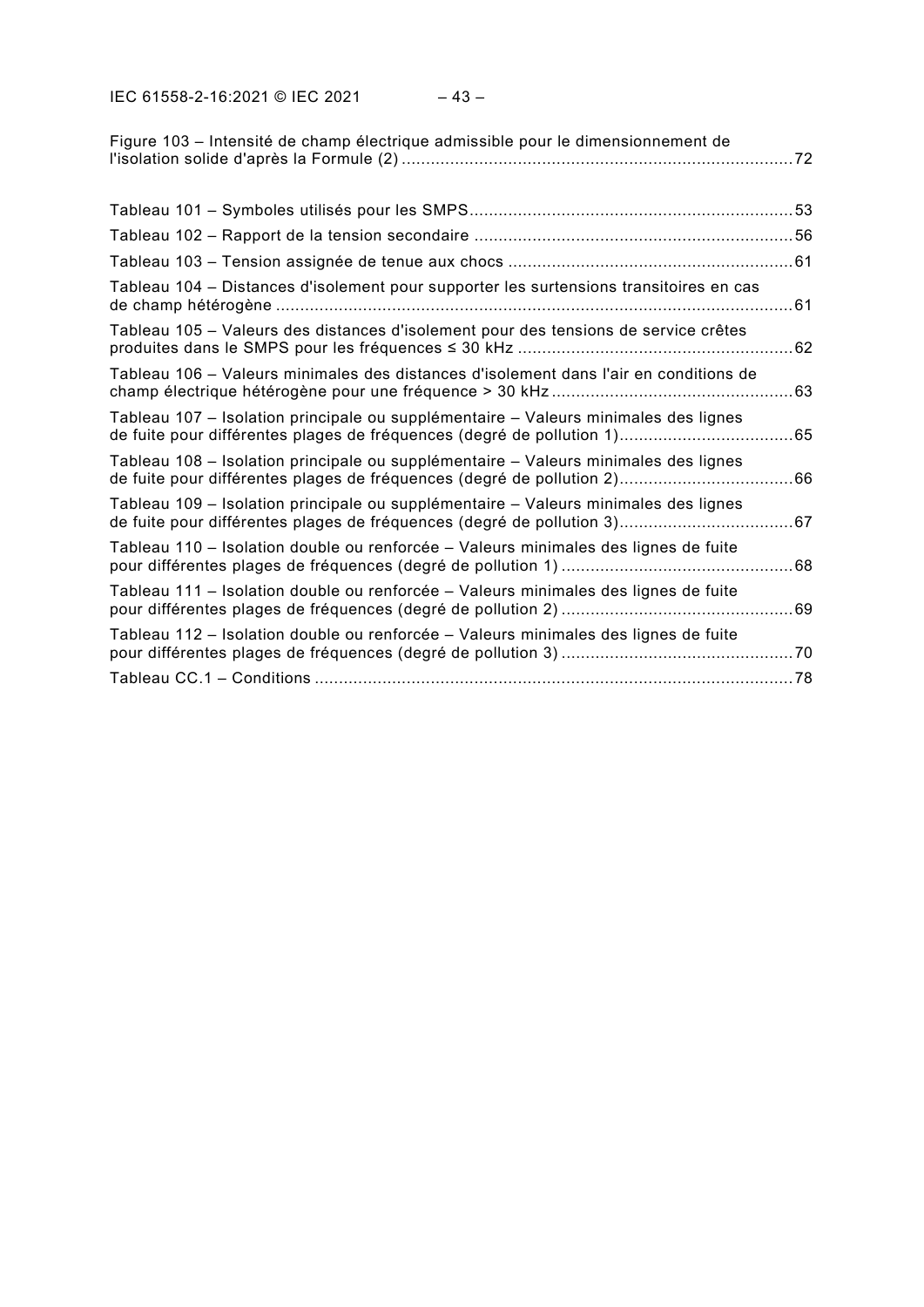## COMMISSION ÉLECTROTECHNIQUE INTERNATIONALE

\_\_\_\_\_\_\_\_\_\_\_\_

# **SÉCURITÉ DES TRANSFORMATEURS, BOBINES D'INDUCTANCE, BLOCS D'ALIMENTATION ET COMBINAISONS DE CES ÉLÉMENTS –**

## **Partie 2-16: Exigences particulières et essais pour les blocs d'alimentation à découpage et les transformateurs pour blocs d'alimentation à découpage pour applications d'ordre général**

### AVANT-PROPOS

- 1) La Commission Electrotechnique Internationale (IEC) est une organisation mondiale de normalisation composée de l'ensemble des comités électrotechniques nationaux (Comités nationaux de l'IEC). L'IEC a pour objet de favoriser la coopération internationale pour toutes les questions de normalisation dans les domaines de l'électricité et de l'électronique. A cet effet, l'IEC – entre autres activités – publie des Normes internationales, des Spécifications techniques, des Rapports techniques, des Spécifications accessibles au public (PAS) et des Guides (ci-après dénommés "Publication(s) de l'IEC"). Leur élaboration est confiée à des comités d'études, aux travaux desquels tout Comité national intéressé par le sujet traité peut participer. Les organisations internationales, gouvernementales et non gouvernementales, en liaison avec l'IEC, participent également aux travaux. L'IEC collabore étroitement avec l'Organisation Internationale de Normalisation (ISO), selon des conditions fixées par accord entre les deux organisations.
- 2) Les décisions ou accords officiels de l'IEC concernant les questions techniques représentent, dans la mesure du possible, un accord international sur les sujets étudiés, étant donné que les Comités nationaux de l'IEC intéressés sont représentés dans chaque comité d'études.
- 3) Les Publications de l'IEC se présentent sous la forme de recommandations internationales et sont agréées comme telles par les Comités nationaux de l'IEC. Tous les efforts raisonnables sont entrepris afin que l'IEC s'assure de l'exactitude du contenu technique de ses publications; l'IEC ne peut pas être tenue responsable de l'éventuelle mauvaise utilisation ou interprétation qui en est faite par un quelconque utilisateur final.
- 4) Dans le but d'encourager l'uniformité internationale, les Comités nationaux de l'IEC s'engagent, dans toute la mesure possible, à appliquer de façon transparente les Publications de l'IEC dans leurs publications nationales et régionales. Toutes divergences entre toutes Publications de l'IEC et toutes publications nationales ou régionales correspondantes doivent être indiquées en termes clairs dans ces dernières.
- 5) L'IEC elle-même ne fournit aucune attestation de conformité. Des organismes de certification indépendants fournissent des services d'évaluation de conformité et, dans certains secteurs, accèdent aux marques de conformité de l'IEC. L'IEC n'est responsable d'aucun des services effectués par les organismes de certification indépendants.
- 6) Tous les utilisateurs doivent s'assurer qu'ils sont en possession de la dernière édition de cette publication.
- 7) Aucune responsabilité ne doit être imputée à l'IEC, à ses administrateurs, employés, auxiliaires ou mandataires, y compris ses experts particuliers et les membres de ses comités d'études et des Comités nationaux de l'IEC, pour tout préjudice causé en cas de dommages corporels et matériels, ou de tout autre dommage de quelque nature que ce soit, directe ou indirecte, ou pour supporter les coûts (y compris les frais de justice) et les dépenses découlant de la publication ou de l'utilisation de cette Publication de l'IEC ou de toute autre Publication de l'IEC, ou au crédit qui lui est accordé.
- 8) L'attention est attirée sur les références normatives citées dans cette publication. L'utilisation de publications référencées est obligatoire pour une application correcte de la présente publication.
- 9) L'attention est attirée sur le fait que certains des éléments de la présente Publication de l'IEC peuvent faire l'objet de droits de brevet. L'IEC ne saurait être tenue pour responsable de ne pas avoir identifié de tels droits de brevets.

La Norme internationale IEC 61558-2-16 a été établie par le comité d'études 96 de l'IEC: Transformateurs, bobines d'inductance, blocs d'alimentation et combinaisons de ces éléments.

Cette deuxième édition annule et remplace la première édition parue en 2009 et l'amendement 1:2013. Cette édition constitue une révision technique.

Elle inclut les modifications techniques majeures suivantes par rapport à l'édition précédente:

- a) ajustement de la structure et des références conformément à l'IEC 61558-1:2017;
- b) définition de différentes caractéristiques de tension;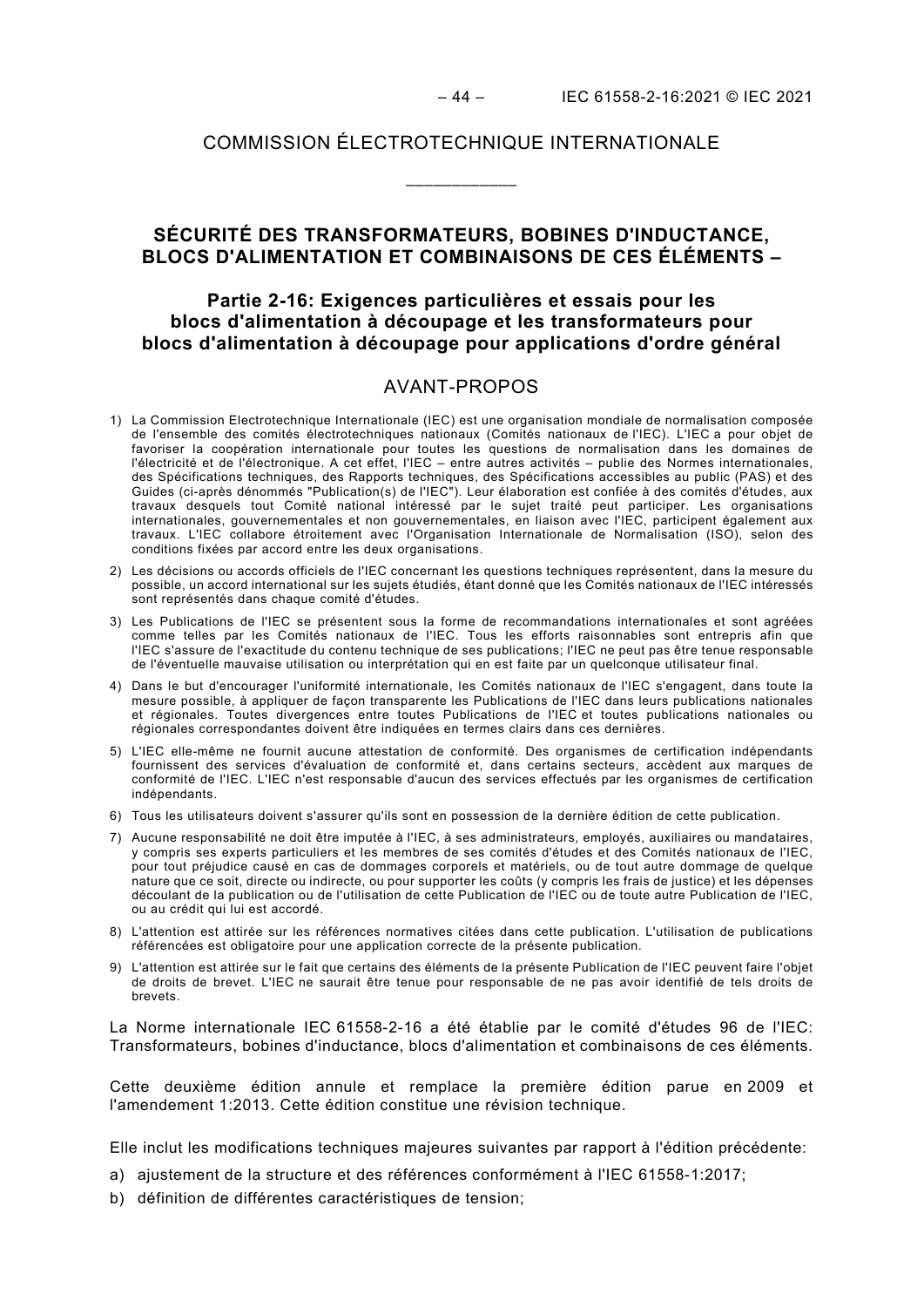- c) déplacement de la décharge partielle et de la description des constructions dans l'IEC 61558-1:2017;
- d) spécification d'une méthode alternative pour le dimensionnement des **distances d'isolement**;
- e) suppression des exigences relatives aux conditions de champs homogènes.

Le texte de cette Norme internationale est issu des documents suivants:

| <b>FDIS</b> | Rapport de vote |
|-------------|-----------------|
| 96/509/FDIS | 96/513/RVD      |

Le rapport de vote indiqué dans le tableau ci-dessus donne toute information sur le vote ayant abouti à son approbation.

La version française de la norme n'a pas été soumise au vote.

La langue employée pour l'élaboration de cette Norme internationale est l'anglais.

Ce document a été rédigé selon les Directives ISO/IEC, Partie 2, il a été développé selon les Directives ISO/IEC, Partie 1 et les Directives ISO/IEC, Supplément IEC, disponibles sous [www.iec.ch/members\\_experts/refdocs.](http://www.iec.ch/members_experts/refdocs) Les principaux types de documents développés par l'IEC sont décrits plus en détail sous [www.iec.ch/standardsdev/publications.](http://www.iec.ch/standardsdev/publications)

Il a le statut de publication groupée de sécurité conformément au Guide IEC 104.

Cette Norme internationale doit être utilisée conjointement avec l'IEC 61558-1:2017.

NOTE L'expression "la Partie 1" utilisée dans la présente norme fait référence à l'IEC 61558-1:2017.

Ce document complète ou modifie les articles correspondants de l'IEC 61558-1:2017, de façon à transformer cette publication en norme IEC: *Exigences particulières et essais pour les blocs d'alimentation à découpage et les transformateurs pour blocs d'alimentation à découpage pour applications d'ordre général.* 

Une liste de toutes les parties de la série IEC 61558, publiées sous le titre général *Sécurité des transformateurs, bobines d'inductance, blocs d'alimentation et combinaisons de ces éléments,* se trouve sur le site web de l'IEC.

Les futures normes de cette série porteront dorénavant le nouveau titre général cité ci-dessus. Le titre des normes existant déjà dans cette série sera mis à jour lors de la prochaine édition.

Lorsque ce document mentionne "*addition*", "*modification*" ou "*remplacement*", le texte correspondant de l'IEC 61558-1:2017 doit être adapté en conséquence.

Dans le présent document, les caractères d'imprimerie suivants sont utilisés:

- exigences proprement dites: caractères romains;
- *modalités d'essais: caractères italiques*;
- commentaires: petits caractères romains.

Dans le texte du présent document, les termes en **gras** sont définis à l'Article 3.

Les paragraphes, notes, figures et tableaux qui s'ajoutent à ceux de l'IEC 61558-1:2017 sont numérotés à partir de 101; les annexes qui sont ajoutées sont désignées AA, BB, etc.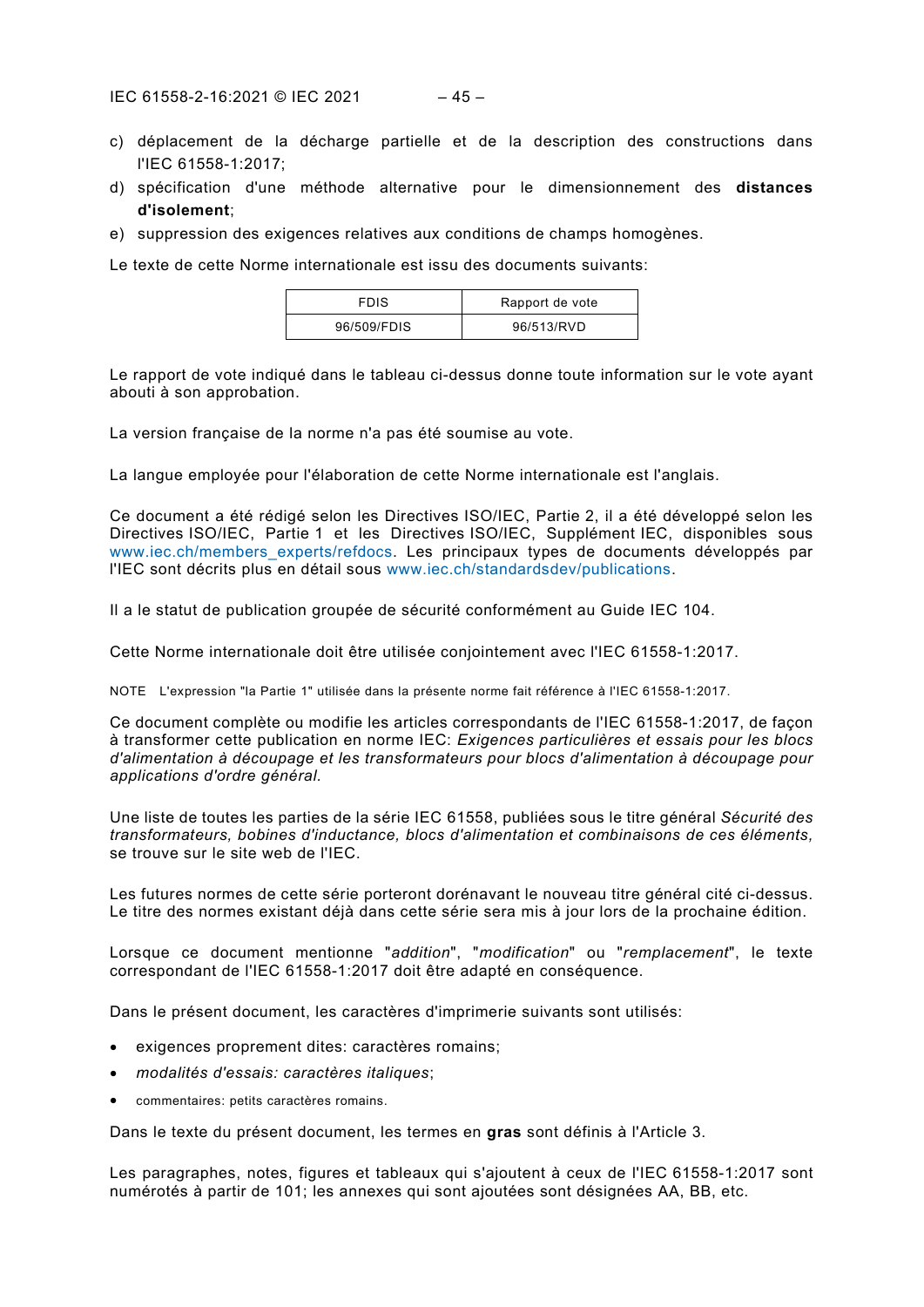Le comité a décidé que le contenu de ce document ne sera pas modifié avant la date de stabilité indiquée sur le site web de l'IEC sous http://webstore.iec.ch dans les données relatives au document recherché. A cette date, le document sera

- reconduit,
- supprimé,
- remplacé par une édition révisée, ou
- amendé.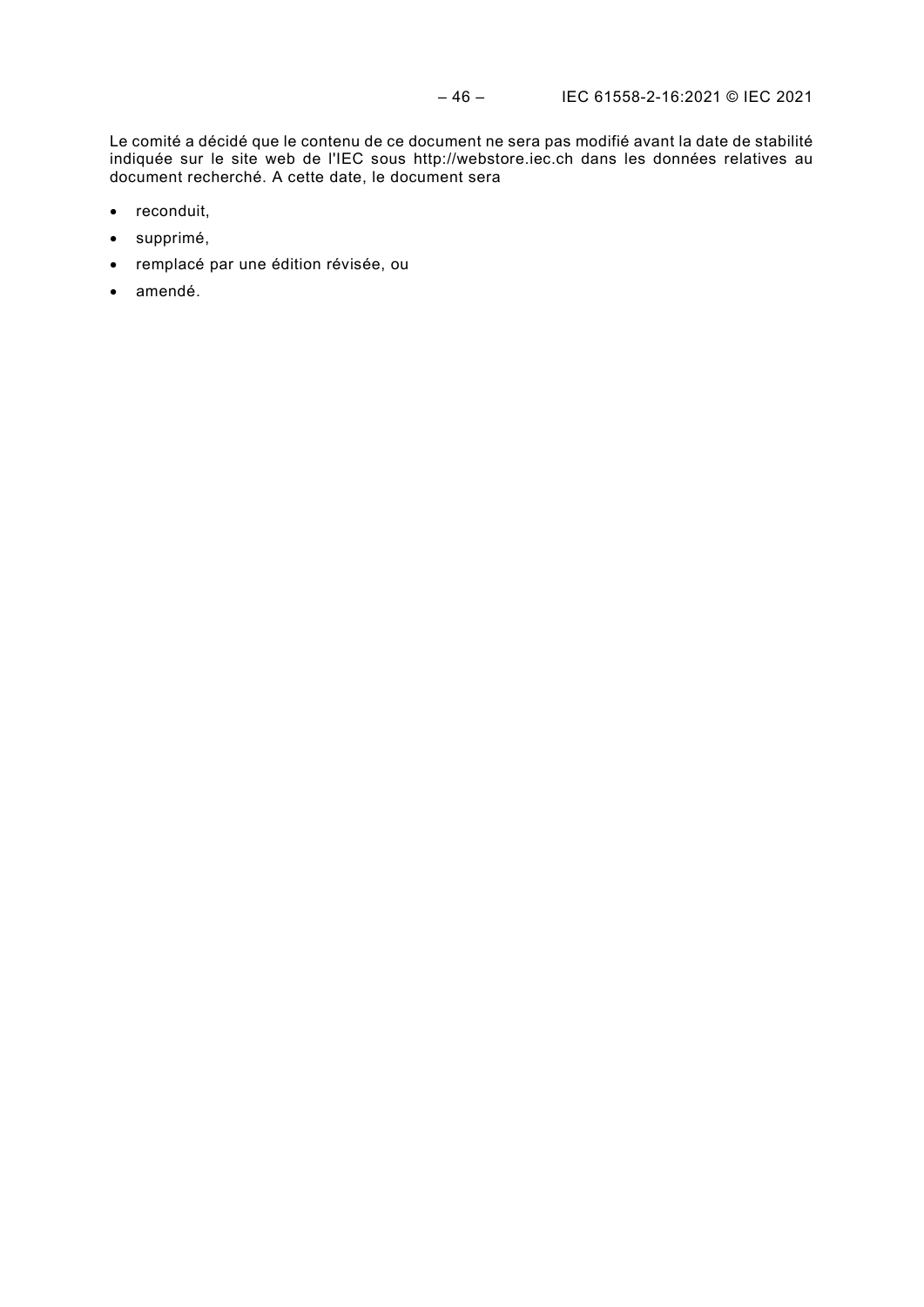#### INTRODUCTION

Le CE 96 de l'IEC a une fonction groupée de sécurité, conformément au Guide IEC 104 relatif aux transformateurs autres que ceux destinés à alimenter les réseaux de distribution, notamment les transformateurs et les blocs d'alimentation destinés à permettre l'application de mesures de protection contre les chocs électriques, comme cela est défini par le CE 64, mais incluant également dans certains cas la limitation de la tension et de la fonction de sécurité horizontale pour la TBTS, conformément à l'IEC 60364-4-41.

La fonction groupée de sécurité (GSF, *Group Safety Function*) est nécessaire en raison de la responsabilité de la très basse tension de sécurité (TBTS), conformément au 5.2.6 de l'IEC 61140:2016 et au 414.3.1 de l'IEC 60364-4-41:2017, ou des circuits de commande, conformément au 7.2.4 de l'IEC 60204-1:2016.

La fonction groupée de sécurité est nécessaire pour chacune des parties de l'IEC 61558-2 car différentes normes de la série IEC 61558 peuvent être combinées en une seule et même construction, mais dans certains cas sans aucune limitation de la puissance secondaire assignée.

Un autotransformateur conforme à l'IEC 61558-2-13 peut par exemple être conçu avec un circuit TBTS séparé, conformément aux exigences particulières de l'IEC 61558-2-6 liées aux exigences générales de l'IEC 61558-1.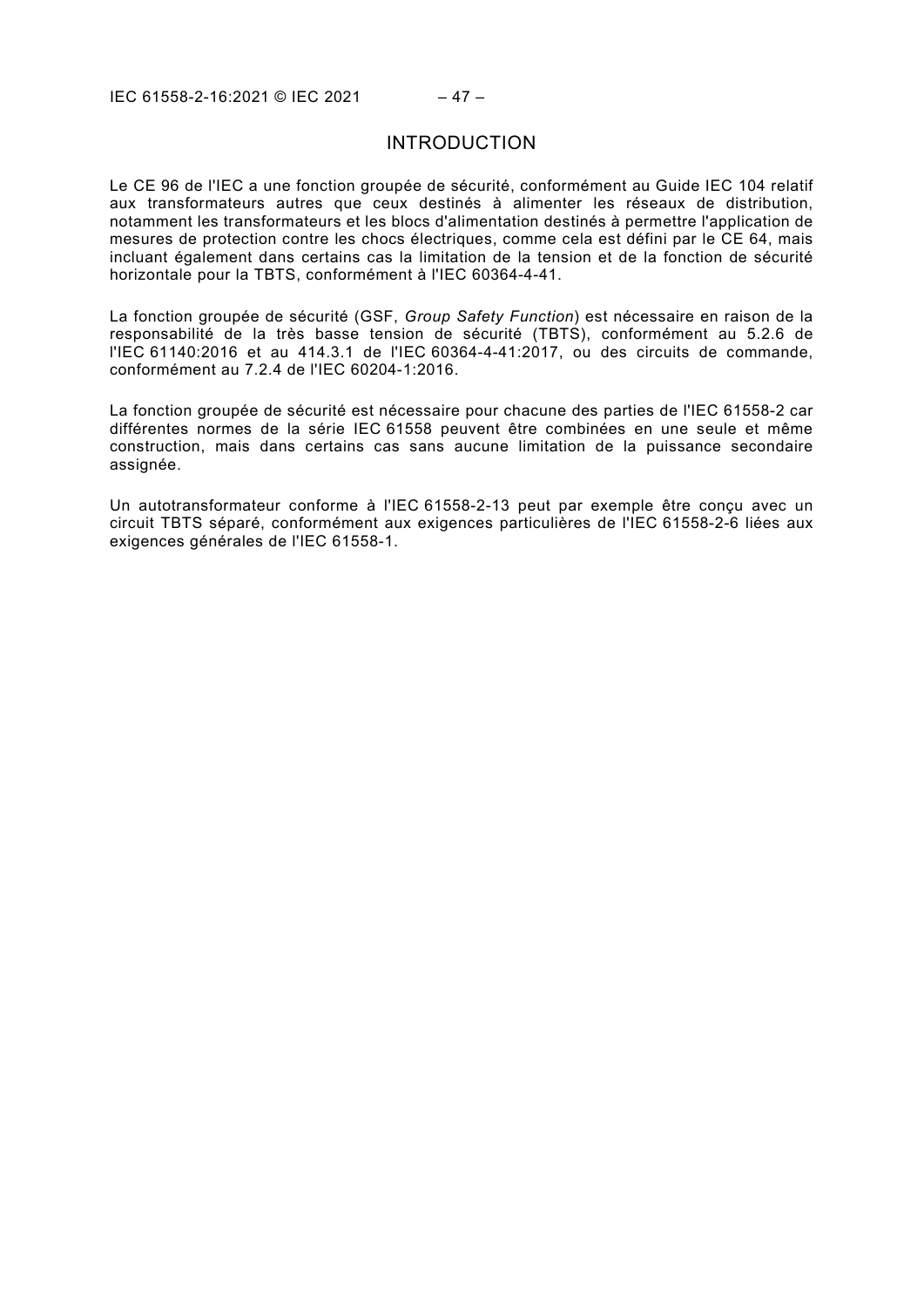# **SÉCURITÉ DES TRANSFORMATEURS, BOBINES D'INDUCTANCE, BLOCS D'ALIMENTATION ET COMBINAISONS DE CES ÉLÉMENTS –**

**Partie 2-16: Exigences particulières et essais pour les blocs d'alimentation à découpage et les transformateurs pour blocs d'alimentation à découpage pour applications d'ordre général**

#### **1 Domaine d'application**

#### *Remplacement*

La présente partie de l'IEC 61558 traite de la sécurité des **blocs d'alimentation à découpage** et des **transformateurs** pour **blocs d'alimentation à découpage**.

NOTE 1 La sécurité comprend les aspects électrique, thermique et mécanique.

Sauf spécification contraire dans la suite du présent document, le terme **SMPS** couvre les **blocs d'alimentation à découpage** pour applications d'ordre général.

Les **SMPS** couverts par le présent document sont à refroidissement par air (naturel ou forcé), **indépendants**, **associés**, **fixes**, **mobiles**, monophasés ou polyphasés, avec une **tension primaire assignée** qui ne dépasse pas 1 000 V en courant alternatif, une **fréquence primaire assignée** qui ne dépasse pas 500 Hz, une **fréquence de fonctionnement interne assignée** supérieure à 500 Hz, mais qui ne dépasse pas 100 MHz, une **puissance secondaire assignée** qui ne dépasse pas 1 kVA ou 1 kW, incorporant des **transformateurs de type sec** avec enroulements enrobés ou non enrobés.

NOTE 2 La **tension primaire assignée** maximale du **transformateur** interne étant 1 000 V en courant alternatif, la **tension primaire assignée** maximale du **bloc d'alimentation à découpage** peut être inférieure suivant le type de redressement.

NOTE 3 Pour les fréquences plus élevées, des exigences supplémentaires peuvent être nécessaires. Cependant, le présent document peut être utilisé à titre de recommandation.

Le présent document est applicable aux **SMPS**, convertisseurs et onduleurs sans limitation de la **puissance secondaire assignée**, objet d'un accord entre l'acheteur et le fabricant.

NOTE 4 Dans le contexte du présent document, les convertisseurs et onduleurs sont considérés comme des **SMPS**.

Le présent document s'applique:

- a) aux **SMPS** qui incorporent des **transformateurs de sécurité** qui fournissent une ou des **tensions secondaires TBTS**, **TBTP**, en courant alternatif ou continu, ou une combinaison de celles-ci, conformément à l'IEC 61140 et l'IEC 60364-4-41, pour des produits électroménagers et autres produits de consommation;
- b) aux **SMPS** avec une **tension secondaire** maximale qui ne dépasse pas 1 000 V en courant alternatif ou 1 415 V en courant continu lissé pour des produits électroménagers et autres produits de consommation, à l'exception des produits couverts en a).
- c) Le présent document peut être utilisé pour les **transformateurs** destinés aux **SMPS** (voir Annexe BB).

Le présent document ne s'applique pas:

- aux ensembles moteur-générateur;
- aux alimentations sans interruption (ASI) suivant la série IEC 62040;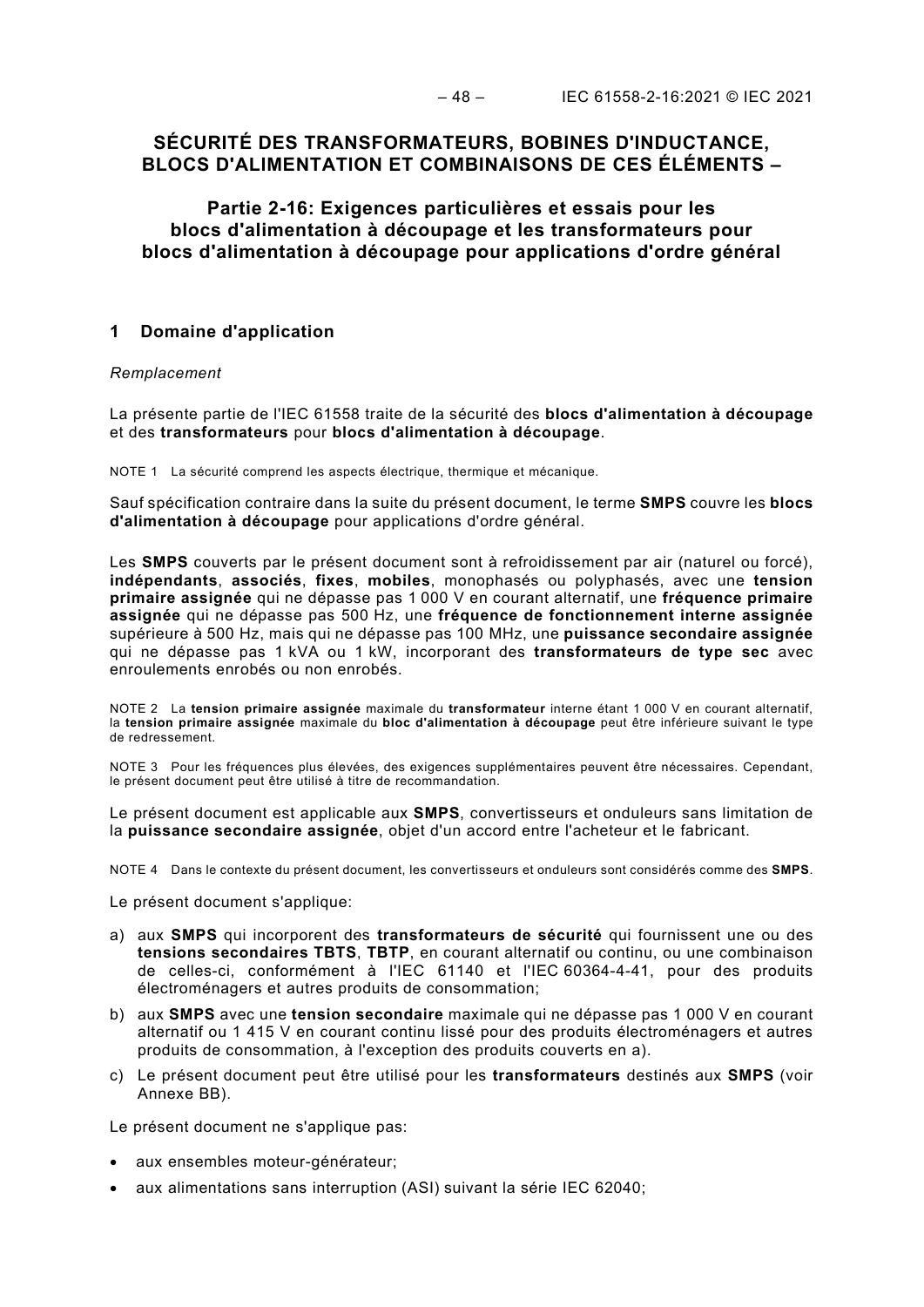- aux **SMPS** couverts par l'IEC 61204-7 (c'est-à-dire les dispositifs d'alimentation basse tension, sortie en courant continu, caractéristiques de performance), appareils de distribution et de puissance en courant continu et **SMPS** pour les applications couvertes par l'IEC 61010-1 et l'IEC 60601-1;
- aux appareillages de lampes couverts par la série IEC 61347;
- aux circuits externes et à leurs composants destinés à être connectés aux bornes primaires et bornes secondaires des **SMPS**;
- aux appareils conformes à l'IEC 60065, l'IEC 60950-1 et l'IEC 62368-1.

Le présent document peut également être utilisé à titre de recommandation pour les produits non couverts par le domaine d'application du présent document, le domaine d'application de l'IEC 61204-7 ou le domaine d'application de la série IEC 61347.

Le présent document couvre les exigences de sécurité pour:

- les **SMPS** qui incorporent des transformateurs d'isolement à enroulements séparés pour usage général qui correspondent à l'IEC 61558-2-1;
- les **SMPS** qui incorporent des **transformateurs de séparation des circuits** pour usage général qui correspondent à l'IEC 61558-2-4;
- les **SMPS** qui incorporent des **transformateurs de sécurité** pour usage général qui correspondent à l'IEC 61558-2-6;
- les **SMPS** qui incorporent des **autotransformateurs** pour usage général qui correspondent à l'IEC 61558-2-13.

Pour les applications spécifiques des **SMPS** qui correspondent aux autres documents de la série IEC 61558-2, les exigences nécessaires des documents correspondants de la série IEC 61558-2 sont applicables. De plus, les exigences répertoriées dans le présent document s'appliquent. Lorsque deux exigences sont contradictoires, la plus contraignante a préséance.

#### La **tension secondaire à vide** ou la **tension secondaire assignée** des **SMPS** ne dépasse pas:

- 1 000 V en courant alternatif ou 1 415 V en courant continu lissé lorsque des **SMPS** qui incorporent des **transformateurs d'isolement à enroulements séparés** ou des **autotransformateurs** sont utilisés;
- 500 V en courant alternatif ou 708 V en courant continu lissé lorsque des **SMPS** qui incorporent des **transformateurs de séparation des circuits** sont utilisés;
- 50 V en courant alternatif ou 120 V en courant continu lissé lorsque des **SMPS** qui incorporent des **transformateurs de sécurité** sont utilisés.

#### La **tension secondaire à vide** ou la **tension secondaire assignée** des **SMPS indépendants** est d'au moins:

• 50 V en courant alternatif ou 120 V en courant continu lissé lorsque des **transformateurs d'isolement à enroulements séparés**, des **transformateurs de séparation des circuits** ou des **autotransformateurs** sont utilisés.

L'attention est attirée sur les points suivants:

- des exigences supplémentaires pour les **SMPS** destinés à être utilisés dans des véhicules, à bord de navires ou d'avions (issues d'autres normes applicables, de règles nationales, etc.);
- des mesures qui visent à protéger l'**enveloppe** et les composants à l'intérieur de l'enveloppe contre les influences externes telles que les champignons, la vermine, les termites, le rayonnement solaire et le givre;
- les différentes conditions de transport, de stockage et de fonctionnement des **SMPS**;